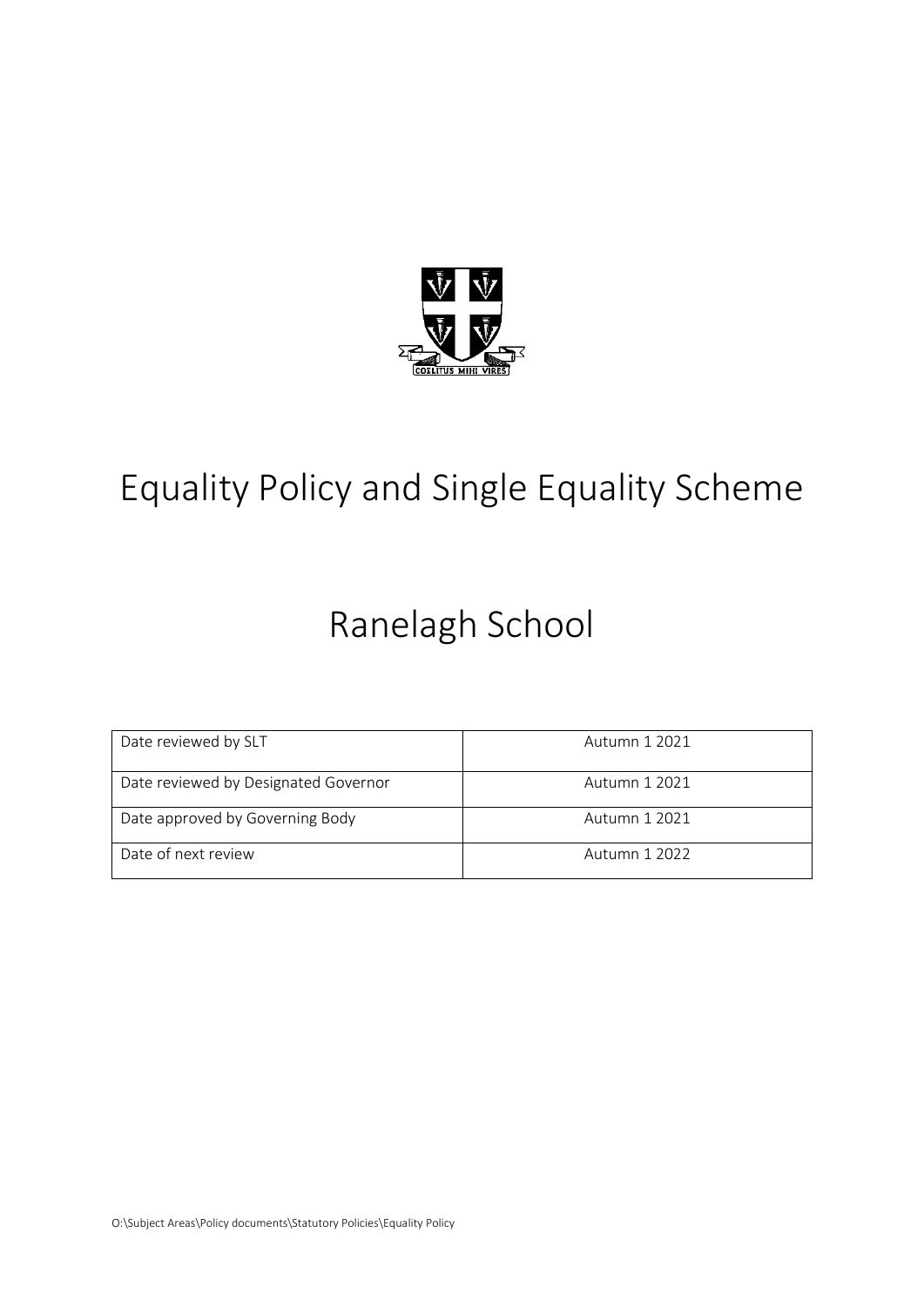# Equality Policy including Single Equality Scheme

# Context

At Ranelagh, we believe that:

- We are all made in God's image and therefore have a positive contribution to make to the school community
- The school values underpin all our activities for both staff and students
- Everybody should have an equal opportunity to contribute to and benefit from society

As a Church of England school, we recognise the importance of educating for life in all its fullness. As part of our commitment to the nurture of wisdom, hope, community and dignity, we understand that the development of students' awareness of the value of all members of the school, local and global communities, irrespective of difference, is fundamental to success.

# Single Equality Scheme Introduction

Everyone has the right to be treated with dignity and respect. The Equality Act 2010 prohibits direct and indirect discrimination, harassment and victimisation of people on the grounds of protected characteristics – disability, gender reassignment, pregnancy and maternity, race, religion or belief, sex and sexual orientation, age, marriage and civil partnership.

The Equality Act 2010 requires us to have a due regard to the need to:

- Eliminate unlawful discrimination
- Advance equality of opportunity
- Foster good relations between people from different equality groups

This is called the Public Sector Equality Duty and its purpose is to promise equality for all. This means that as a school we must consciously think about these three aims as part of our decision-making processes and pay due regard to equality issues within all our key policies, planning and performance management. This means that each year the school Development Plan will contain an objective relating to equality issues.

We aim to ensure that every student, irrespective of race, disability, sex, religion and belief or sexual orientation is able to achieve high standards and that strategies are in place to tackle underachievement. This is laid out in our Single Equality Scheme, which explains how we are complying with the equality duty.

# Policy

Every member of our community matters. As a school we provide education to students, we are an employer and we provide services to the wider community (e.g. hire of facilities). The Single Equality Scheme brings together the school's approach to promoting equality through fulfilling these three roles so that no group or individual feels excluded or does not achieve their potential. The scheme therefore includes students, staff, governors, parent/carers and the community users of our facilities. It is important to recognise that treating people equally does not mean treating them the same.

This Single Equality Scheme enables us to achieve an overarching action plan to eliminate discrimination and harassment which covers all of the equality strands.

It also aims to improve equality for those who face less favourable socio-economic circumstances (students in receipt of Free School Meals). Through this scheme we aim to eliminate discrimination, advance equality of opportunity and to foster our relationships between people who share a protected characteristic and those who do not.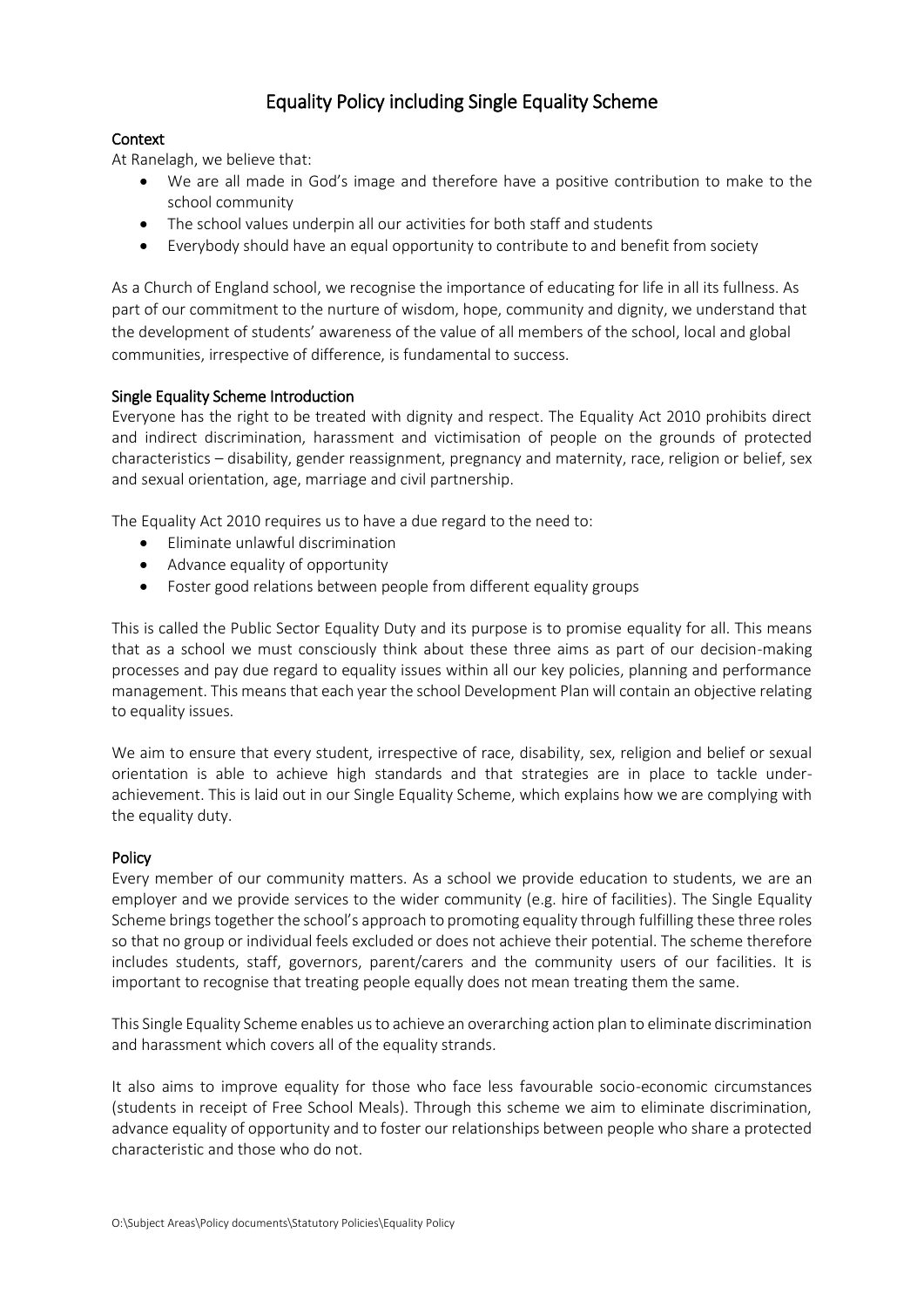Through consultation, we will develop our scheme to impact at every level in light of what is reasonable and practicable according to:

- The size and age and layout of our school building
- The make-up of our population
- The school budget
- Our other duties

# Aims of the Single Equality Scheme

- To articulate the school's commitment to equality
- To ensure that everyone who belongs to, or comes into contact with, our school community is valued and respected
- To promote equality of opportunity and eliminate unlawful discrimination, harassment or victimisation
- To comply with statutory duties under equalities legislation

All members of the school community have a duty to act if a student or students are being discriminated against as a result of their protected characteristics.

# The School is committed to:

- Tackling discrimination on the grounds of any of the protected characteristics
- Positively advancing equality
- Creating good relationships between all groups by protected characteristics
- Promoting equality of opportunity for all

# We aim to ensure that:

- Every student, irrespective of their protected characteristics, is able to achieve high standards
- Strategies are in place to tackle under–achievement
- Every student has access to the necessary teaching and support required to enable them to achieve their best
- The school's procedures for upholding discipline and managing behaviour are fair, effective and equitable
- Adults working or volunteering are, wherever possible, from diverse groups
- We meet the needs of people from all ethnic backgrounds and of all religions or beliefs, of all ages, of all genders and sexual orientations and of all abilities

# We will approach equality issues by:

- Paying due regard to equality issues within all our key policies, planning, decision making processes and performance management
- Ensuring that our planning contributes towards our equality objectives
- Ensuring that arrangements are in place to monitor and report on our progress against our objectives
- Ensuring that we engage effectively with our learners, staff, parents and local communities in planning, delivering and monitoring the objectives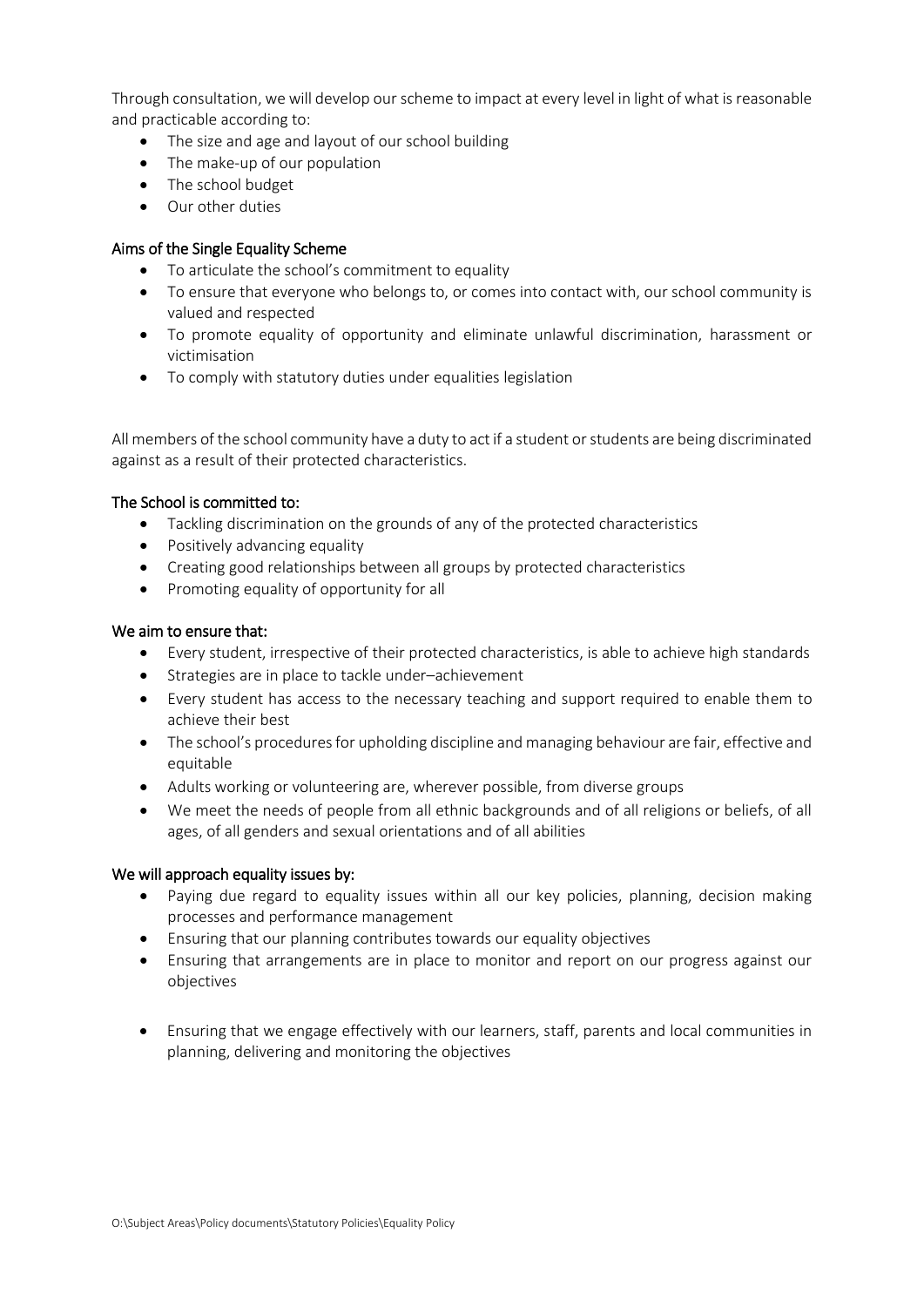#### Aims for equality and diversity

#### Under the duties of the Equality Act we tackle unlawful discrimination by:

- Keeping accurate records of all ethnic groups and students with disabilities, their backgrounds and needs and how we respond to them
- Dealing with complaints of discrimination and harassment speedily and notifying complainants of the outcomes and action taken
- Encouraging dialogue between different racial groups
- Challenging patronising or discriminatory attitudes and behaviours
- Encouraging tolerance and acceptance
- Making the environment as safe as possible
- Monitoring and eliminating discrimination and disability-related harassment e.g. through antibullying procedures and sanctions, as well as communicating appropriate messages through assemblies, newsletters, PSHE and individual conversations
- Improving the school's environment to ensure disabled learners can take advantage of education
- Making the environment as safe as possible the school is well-lit with equal provision of bathroom and changing facilities and counselling
- Challenging harassment, anti-social or bullying behaviour
- Monitoring and eliminating unlawful discrimination on the grounds of religion or belief
- Taking a pro-active approach to preventing all forms of homophobia within the school e.g. through the school's behaviour management procedures and by acknowledging that all students (and staff) have the right to individual sexual preferences
- Challenging patronising or discriminating attitudes and homophobic language e.g. any such incidents would be dealt with as cases of bullying and sanctions would be applied appropriately

#### Advance equality by:

- Expanding access and achievement across all communities and in all areas of school activity (including representatives on the School Council and prefect body)
- Promoting the active participation of minority communities in shaping the future of our school
- Consulting with ethnic minority learners and staff on issues affecting them rather than with people acting on their behalf (via School Council, online surveys and one-to-one conversations)
- Ensuring the school staff, learners and their families as well as the wider community fully understand the principles of race equality and good race relations (e.g. through newsletters, assemblies)
- Removing barriers to accessibility
- Providing appropriate support, assistance and care to disabled learners in order to meet their particular needs
- Supporting disabled learners, staff and carers according to their individual need
- Monitoring learner outcomes and achievement by sex
- Removing barriers which prevent children and adults participating fully at school
- Assessing the impacts of our policies, functions and procedures on promoting equality
- Developing opportunities to celebrate the richness and diversity of different cultures
- Dealing with issues of prejudice through assemblies and PSHE
- Celebrating student achievement
- Recording all racist incidents
- Eliminating the use of racial stereotypes and negative images and promoting the use of positive images wherever possible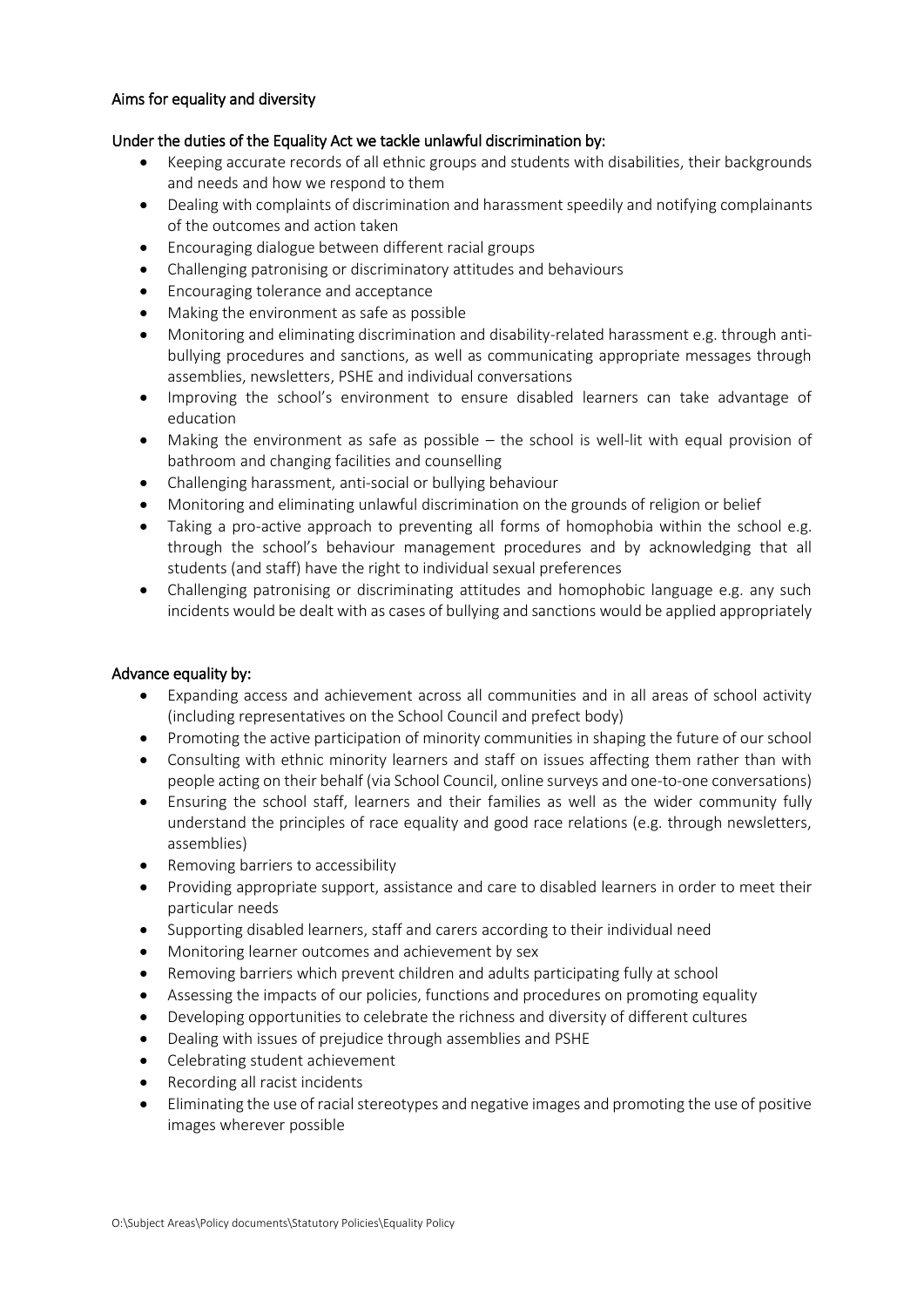#### Foster good relations and cohesion by:

- Promoting activities that celebrate our common experience as well as those that recognise diversity
- Encouraging learners and families of all ethnic groups to participate fully in all aspects of school life (e.g. on sports day, in drama, choir, concerts and other academic activities)
- Fostering understanding and respect for the cultures and faiths of all our learners and their families
- Promoting positive attitudes towards people with disabilities and increasing the inclusion of positive images of people with disabilities across the curriculum
- Promoting equality of opportunity between men and women by regularly reviewing our procedures
- Increasing the use of positive images of women and men, girls and boys across the curriculum
- Encouraging the equal participation for all in all aspects of school life e.g. by actively promoting opportunities fairly in lessons
- Encouraging the equal participation of people of all religions, beliefs and non-belief in all aspects of school life

#### Roles and responsibilities

#### The Governing Body

- To ensure that the school complies with statutory requirements of equalities legislation and that this scheme and Action Plan meet those duties
- To maintain its commitments to equal opportunities in this plan and it will continue to do all it can to ensure that the school is fully inclusive to students, and responsive to their needs
- To ensure that people are not discriminated against when applying for jobs at Ranelagh and that current staff are not discriminated against
- To take all reasonable steps to ensure that the school environment gives access to people with disabilities, and also strive to make school communications as inclusive as possible for parents, carers and students
- To welcome all applications to join the school, whatever a student's socio-economic background, race, sex, sexual orientation or disability
- To ensure that no student is discriminated against whilst in our school on account of their protected characteristics

#### The Headteacher

- To implement this scheme, ensuring staff are aware of their responsibilities, that they are given necessary training and support and to report progress to the governing body
- To ensure that all appointment panels give due regard to this plan, so that no-one is discriminated against when it comes to employment or training opportunities
- To promote the principle of equal opportunity when developing the curriculum, and promoting respect for other people and equal opportunities to participate in all aspects of school life
- To treat all incidents of unfair treatment and any incidents of bullying or discrimination, including racist incidents, with due seriousness

#### SLT

• To co-ordinate day-to-day responsibility for the implementation of this scheme ensuring equality within each remit, ensuring equality of academic outcomes for different student groups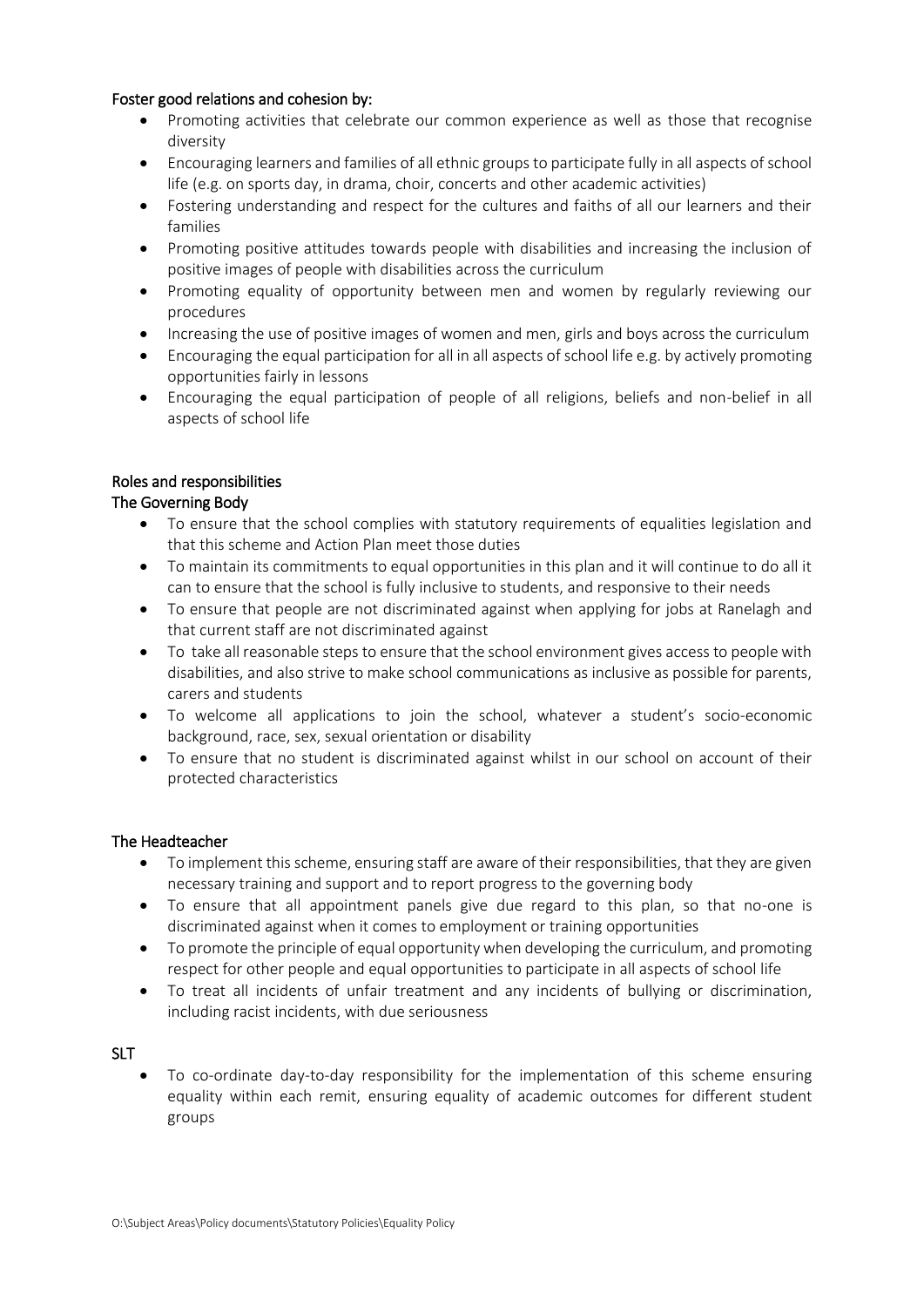# Teaching and support staff

- To promote an inclusive and collaborative ethos in the school in accordance with our ethos and values, enabling students to access learning and maximise their progress
- To challenge inappropriate language and behaviour, responding appropriately to incidents of discrimination and harassment, ensure appropriate support for children with additional needs, maintain a good level of awareness of equality issues
- To be able to recognise and tackle bias and stereotyping of any sort
- To provide appropriate support to students for whom English is an Additional Language
- To provide appropriate support to students who have a disability

#### **Students**

• To treat each other with respect, to explore diversity with a healthy positive approach, to value diversity, to speak out if they witness or are subject to any inappropriate language or behaviour or feel that they have been treated unfairly

#### Policy, planning and review

We will ensure that the principles and procedures listed above apply to the full range of our policies and practices, including those that are concerned with:

- Students' progress, attainment and assessment
- Behaviour, discipline and exclusions
- Students' personal development and pastoral care
- Teaching and learning
- Attendance
- Staff recruitment and professional development
- Partnerships with parents and communities

# Monitoring and evaluation

- We will ensure that the school's policy on uniform makes reasonable allowances for expressions of identity and ease of use for students who are disabled ("reasonable allowances" to be limited by the extent to which adaptation of the school uniform might be used to represent an affiliation to a group or belief which might not be in keeping with the other key principles laid out in this policy)
- We will ensure that, wherever possible and without artificiality or unbalanced representation, there are positive images of the equality groups as identified in this policy, in school policies, in school publications, in learning resources and in displays
- We will ensure that the school has clear, commonly understood processes for challenging inappropriate language or behaviour and/or prejudice
- We will ensure that equality values are represented in the everyday language and behaviour evidence in the school
- We will ensure that the school makes the strongest possible efforts to minimise any barrier to the participation and engagement of parents with regard to their child's development and in other aspects of school life
- The Governing Body will operate at all times within the requirements of anti-discrimination legislation and will promote positively equality of opportunity in its staffing decisions
- All decisions, including advertising of vacancies, short-listing, selection, induction, appraisal, training, development, promotion and pay will be based on an objective and fair assessment of need
- All staff will have a right, through the agreed procedures, to challenge any decision or action which they believe to be in breach of these principles